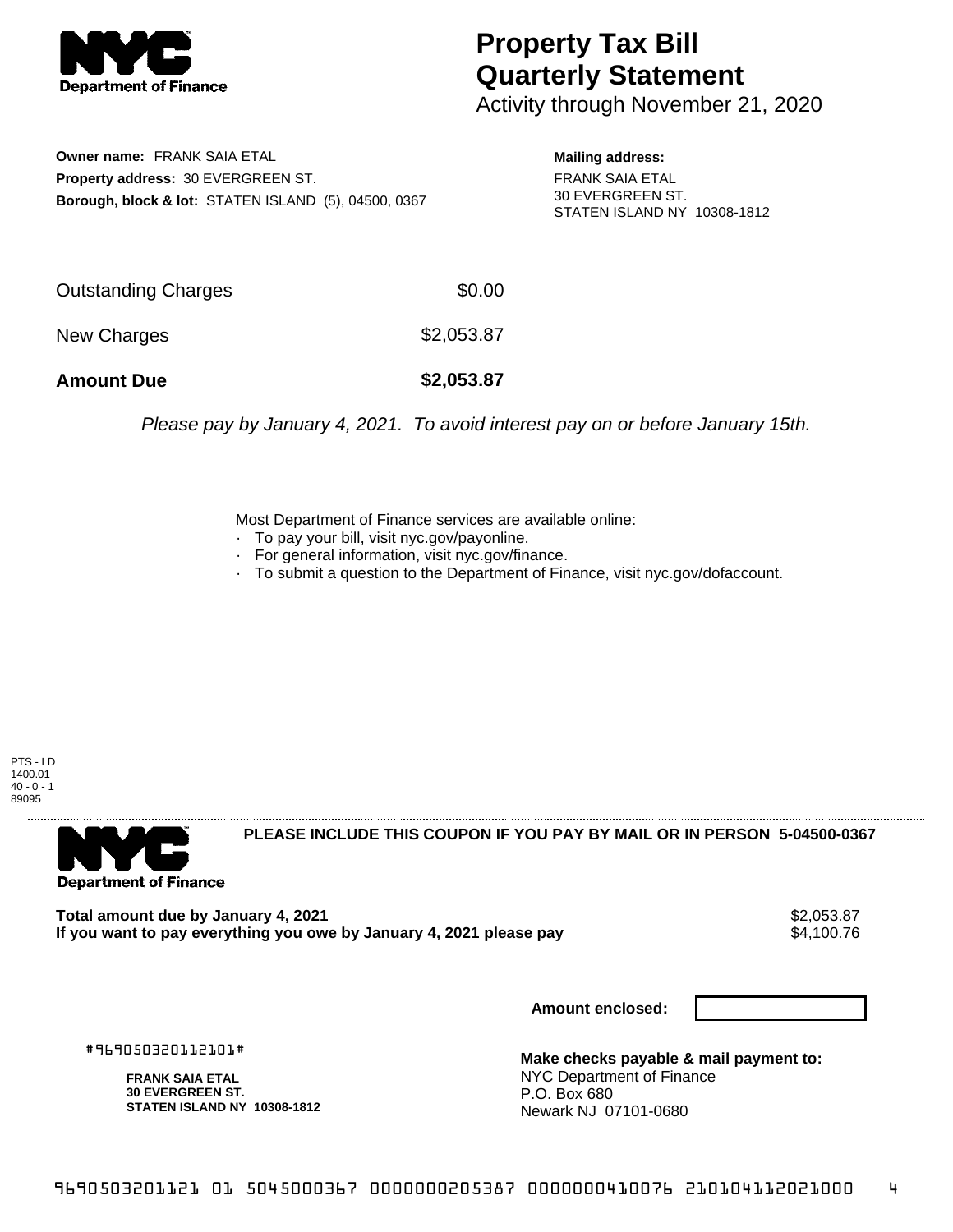

| <b>Billing Summary</b>                                                                                         | <b>Activity Date Due Date</b> | Amount        |
|----------------------------------------------------------------------------------------------------------------|-------------------------------|---------------|
| Outstanding charges including interest and payments                                                            |                               | \$0.00        |
| <b>Finance-Property Tax</b>                                                                                    | 01/01/2021                    | \$2,078.69    |
| <b>Adopted Tax Rate</b>                                                                                        |                               | $$-24.82$     |
| <b>Total amount due</b>                                                                                        |                               | \$2,053.87    |
| <b>Tax Year Charges Remaining</b>                                                                              | <b>Activity Date Due Date</b> | <b>Amount</b> |
| <b>Finance-Property Tax</b>                                                                                    | 04/01/2021                    | \$2,078.69    |
| <b>Adopted Tax Rate</b>                                                                                        |                               | $$-24.82$     |
| Total tax year charges remaining                                                                               |                               | \$2,053.87    |
| If you want to pay everything you owe by January 4, 2021 please pay                                            |                               | \$4,100.76    |
| If you pay everything you owe by January 4, 2021, you would save:                                              |                               | \$6.98        |
| How We Calculated Your Property Tax For July 1, 2020 Through June 30, 2021                                     |                               |               |
|                                                                                                                | Overall                       |               |
| Tax class 1 - Small Home, Less Than 4 Families                                                                 | <b>Tax Rate</b>               |               |
| Original tax rate billed                                                                                       | 21.1670%                      |               |
| New Tax rate                                                                                                   | 21.0450%                      |               |
| <b>Estimated Market Value \$771,000</b>                                                                        |                               |               |
|                                                                                                                |                               | <b>Taxes</b>  |
| <b>Billable Assessed Value</b>                                                                                 | \$40,680                      |               |
| <b>Taxable Value</b>                                                                                           | \$40,680 x 21.0450%           |               |
| <b>Tax Before Abatements and STAR</b>                                                                          | \$8,561.12                    | \$8,561.12    |
| Basic Star - School Tax Relief                                                                                 | $$-1,410.00$                  | $$-296.00**$  |
| Annual property tax                                                                                            |                               | \$8,265.12    |
| Original property tax billed in June 2020                                                                      |                               | \$8,314.76    |
| <b>Change In Property Tax Bill Based On New Tax Rate</b>                                                       |                               | $$-49.64$     |
| ** This is your NYS STAR tax savings. For more information, please visit us at nyc.gov/finance or contact 311. |                               |               |

Please call 311 to speak to a representative to make a property tax payment by telephone.

## **Home banking payment instructions:**

- 1. **Log** into your bank or online bill pay website.
- 2. **Add** the new payee: NYC DOF Property Tax. Enter your account number, which is your boro, block and lot, as it appears here: 5-04500-0367 . You may also need to enter the address for the Department of Finance. The address is P.O. Box 680, Newark NJ 07101-0680.
- 3. **Schedule** your online payment using your checking or savings account.

## **Did Your Mailing Address Change?**

If so, please visit us at **nyc.gov/changemailingaddress** or call **311.**

When you provide a check as payment, you authorize us either to use information from your check to make a one-time electronic fund transfer from your account or to process the payment as a check transaction.